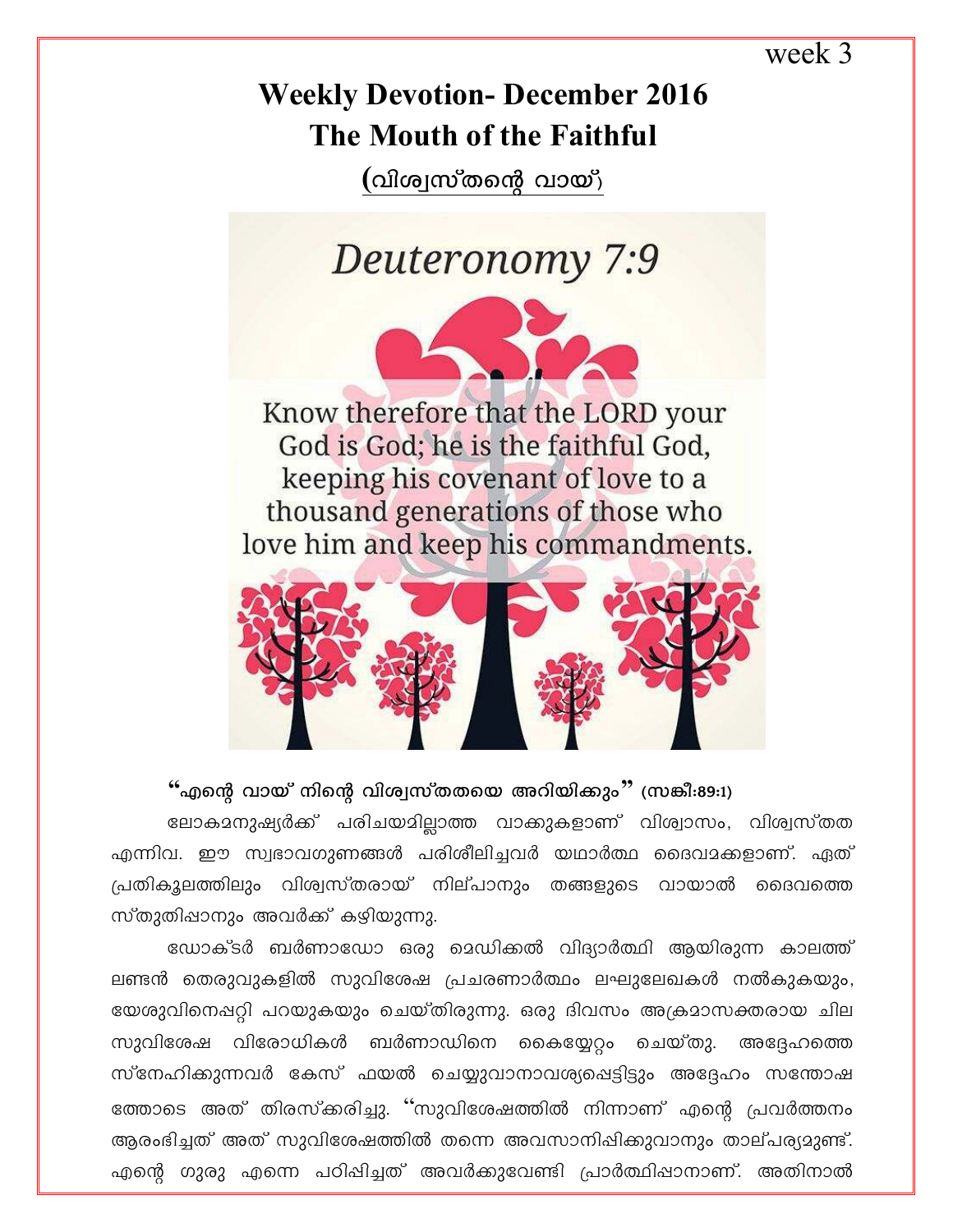എന്റെ വായ് അവന്റെ വിശ്വസ്തതയെ വർണ്ണിക്കും'' എന്നാണ് ഡോക്ടർ നല്കിയ മറുപടി. അതായത് അദ്ദേഹത്തിന്റെ വായ് വിശ്വസ്തന്റെ ആയിരിക്കും എഷോഴും. നമ്മുടെ വായ് എപ്രകാരമുള്ളത് ?

വിശ്വാസം എന്നത് ആശിക്കുന്നതിന്റെ ഉറപ്പും കാണാത്ത കാര്യങ്ങളുടെ നിശ്ച യവുമാണ്.കാണാത്ത കാര്യങ്ങൾ ലഭിച്ചു എന്ന് നാം വിശ്വസിക്കുന്നത് നല്ലതുതന്നെ. എന്നാൽ അത് പ്രവർത്തിപഥത്തിലാകുമ്പോൾ മാത്രമേ അത്ഭുതം നടക്കുന്നുള്ളൂ. ആ അത്ഭുതം വർണ്ണിക്കുവാനും, ദൈവത്തെ മഹത്വപ്പെടുത്തുവാനും ഒരു `വിശ്വ

സ്തന്റെ വായ് കൊണ്ടു മാത്രമേ കഴിയു കയുള്ളൂ. വിശ്വ സ്തനു മാത്രമേ പ്രശ്നങ്ങളുടെ ദുമ്പിൽ ധൈര്യ ത്തോടെ സംസാ രിപ്പാൻ കഴിയു കയുള്ളൂ. യോഹ:(2:1-11)വ രെയുള്ള വാക്യ ങ്ങളിൽ ഗലീല

യിലെ കാനാവി

ലുള്ള ഒരു കല്യാ

# I will sing of the mercies of the Lord forever Psalm 89.1

ണവീട് കാണാം. ആ വീട്ടിലുണ്ടായ കുറവ് മനസ്സിലാക്കുവാനും , അതിനെഷറ്റി പറ <u> ദറിയയ്ക്ക് </u> കഴിഞ്ഞത് വിശ്വസിക്കുവാൻ അളോട് പറയുവാനും യേണ്ട യോഗ്യനായവനെ അറിഞ്ഞതുകൊണ്ടും, വിശ്വസ്തന്റെ ധൈര്യം ഉള്ളതിനാലുമാണ്. ഉറഷും നിശ്ചയവും മാത്രം പോര, പ്രവർത്തിയും നടന്നേ മതിയാകുകയുള്ളൂ. ''അവൻ നിങ്ങളോട് എന്തെങ്കിലും കല്പിച്ചാൽ അത് ചെയ്വീൻ'' എന്ന് ശുശ്രൂഷ ക്കാർക്ക് നിർദ്ദേശം നൽകുവാനും കഴിഞ്ഞു. പ്രവർത്തി ചെയ്യുവാൻ അവരും തയ്യാ റായി, കൂടാതെ ചോദ്യം ചെയ്യാതെ യേശുവിന്റെ വാക്കനുസരിക്കുകയും ചെയ്ത ഷോൾ അത്ഭുതം നടന്നു. അനുഭവിച്ചവർ എല്ലാം വിശ്വസ്തന്റെ വായുടെ പ്രവർത്തി ചെയ്തു. നമുക്ക് ഈ വിശ്വാസവും , അനുസരണവും ഉണ്ടോ? വിശ്വസ്തന് ദൃഢ ധൈര്യം ഉണ്ട്.

വിശ്വസ്തന്റെ വായ് പ്രതികൂലതീയുടെ ചൂട് കുറയ്ക്കുന്നു. ദാനി:(3:14-30) വരെയുള്ള വാക്യങ്ങൾ ശ്രദ്ധിക്കുക. ''നിങ്ങളെ എന്റെ കയ്യിൽ നിന്ന് വിടുവിക്കുന്ന ദേവൻ ആർ ?'' എന്ന ചോദ്യത്തിന് എബ്രായ ബാലൻമാർ പറഞ്ഞ മറുപടി ശ്രദ്ധേയമ ത്രേ.നെബുവദ്നസ്സേരേ, ഈ കാര്യത്തിൽ ഉത്തരം പറയുവാൻ ആവശ്യമില്ല. ഞങ്ങൾ